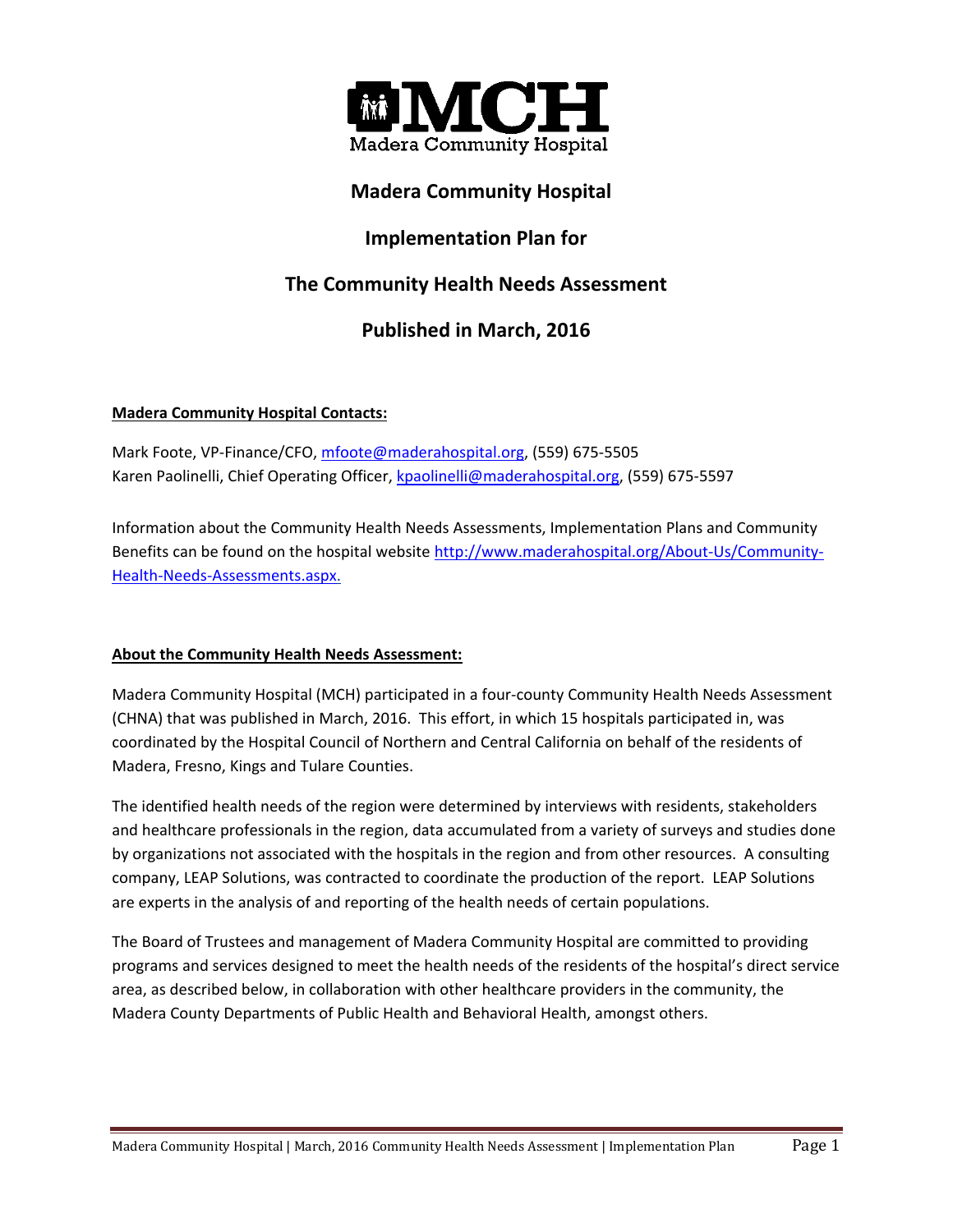#### **About Madera Community Hospital:**

Madera Community Hospital, founded in 1971, is a not-for-profit 501(c)3 corporation, serving the adult residents of western Madera County, that area within the county generally west of California Highway 41. The hospital primarily serves the cities of Madera and Chowchilla and the population areas of Madera Ranchos, Bonadelle Ranchos, Ripperdan and Berenda, along with the rural areas of the western portion of the county. The hospital also provides services secondarily to many areas of western Fresno County. Other regional hospitals generally service the residents of eastern Madera County and surrounding areas.

Madera Community Hospital is the only hospital located in the county providing services to adult residents. Valley Children's Hospital is also located in the county and primarily serves newborn and adolescent patients of a large regional area.

Madera Community Hospital provides basic emergency services, inpatient medical and surgical care, intensive & critical care inpatient services, obstetrics, outpatient surgery, laboratory and imaging services and primary care and specialty physician care in several Rural Health Clinics.

The Board of Trustees of Madera Community Hospital oversees the services provided to the residents and works with the hospital management to allocate financial and human resources to meet these needs. The Board of Trustees adopted the Implementation Plan on January 11, 2017.

As a not‐for‐profit organization, Madera Community Hospital provides care to all who seek it, regardless of their ability to pay. Through our Financial Assistance (charity care) Program, many patients receive discounted or free care, based on their family income level. The hospital participates in the Child Health and Disability Prevention Program (CHDP), the Cancer Detection Program (CDP) and the Vaccines for Children and Vaccines for Adults programs, which allows for immunizations to be given at no cost.

#### **The Implementation Plan:**

This Implementation Plan (IP) describes the ongoing programs and new initiatives put in place by Madera Community Hospital to address the identified health needs of the residents of our direct service area.

The top 5 priority health needs identified in the 2016 CHNA that are addressed in this Plan are:

- Diabetes
- Access to Care
- Obesity
- Breathing Problems / Asthma
- Mental/Behavioral Health

These items are specifically addressed later in this report.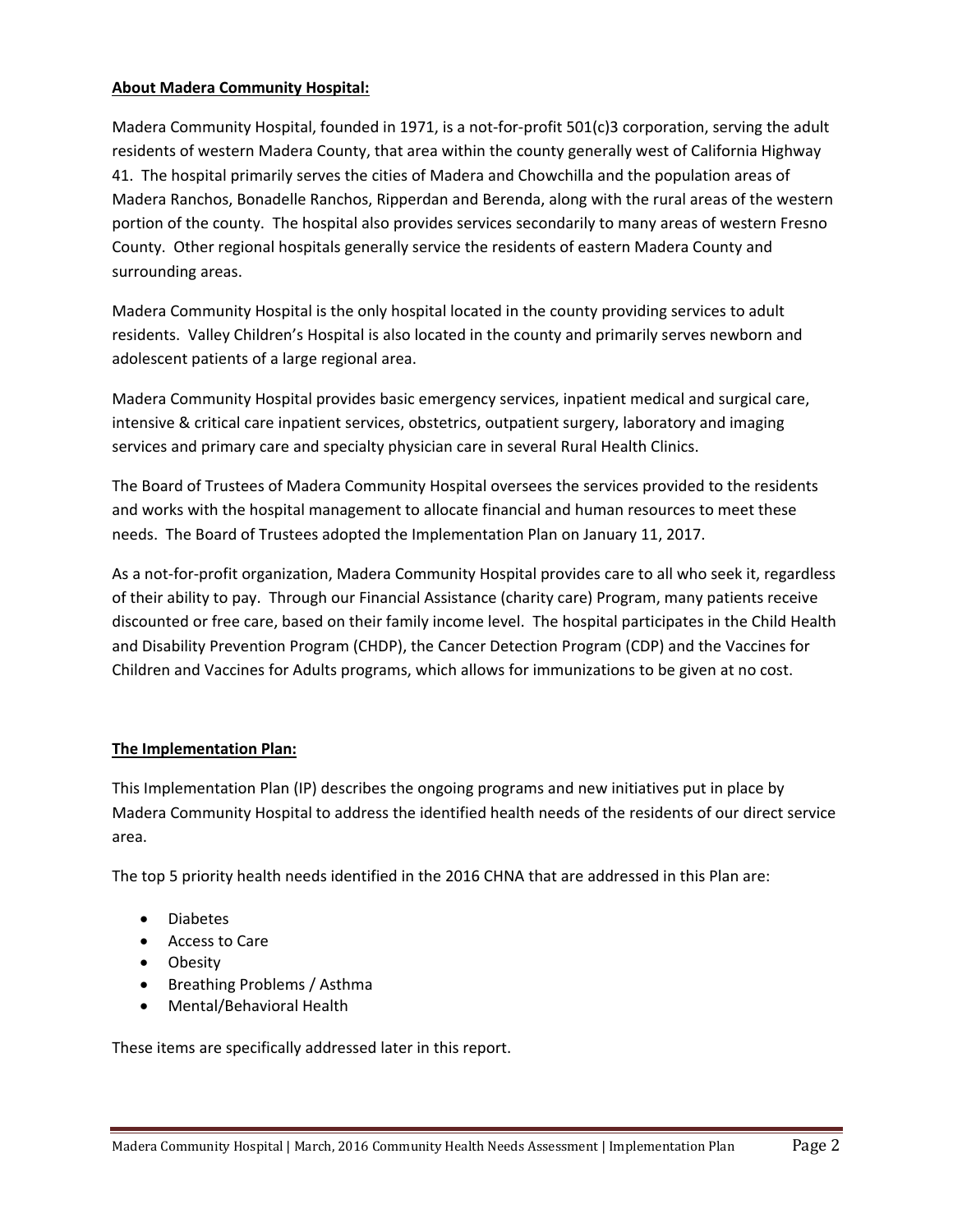Other factors identified in the CHNA that are outside the scope of services provided by Madera Community Hospital are:

- Oral Health MCH does not currently provide oral or dentistry services but is investigating providing them in our clinics in 2017.
- Substance Abuse MCH does not directly provide drug or alcohol abuse services and only limited mental/behavioral health services.

Madera Community Hospital supports the work being done to address these identified unmet health needs and in some cases is directly involved with treating health issues resulting from them. Even though some of these items are outside the scope of a hospital's services, Madera Community Hospital supports those local programs and initiatives aimed at solving these matters.

**Madera Community Hospital has specifically addressed the following top 5 health needs recapped on the prior page from the 2016 CHNA for the residents of its service area:** 

### **Diabetes:**

The prevalence rate of Madera County residents with diabetes is 10.2% compared to the California average of 6.9%. The rate in Madera County has increased materially while the rate in California has somewhat dropped since the 2013 CHNA. A major cause of this is the region's high Latino/Hispanic population which tends to have high diabetes rates due to cultural reasons.

Madera Community Hospital offers diabetes education to our inpatients. In the hospital's Rural Health Clinics a "sweet success" program if offered to diabetic and pregnant females. This program is designed to promote improved pregnancy outcomes for high risk pregnant women with pre‐existing diabetes and women who develop diabetes while pregnant, or have gestational diabetes. The outpatient clinics monitor diabetic patients and has a Performance Improvement Plan for those with Hgb A1c levels above 9 that are educated to focus their efforts on reducing this value and keeping it within the acceptable range.

Madera Community Hospital and the Madera County Department of Public Health have a Memorandum of Understanding (MOU) in place for the Prevention First Pilot Program (PFPP), which increases the use of diabetes self‐management programs in community settings. The goal is to educate diabetic patients on helping themselves by knowing better health management practices regarding this disease.

## **Access to Care:**

More Madera County residents over 18 years old do not have health coverage as compared to California in general. Since the 2013 CHNA, the number of residents without coverage has reduced due to the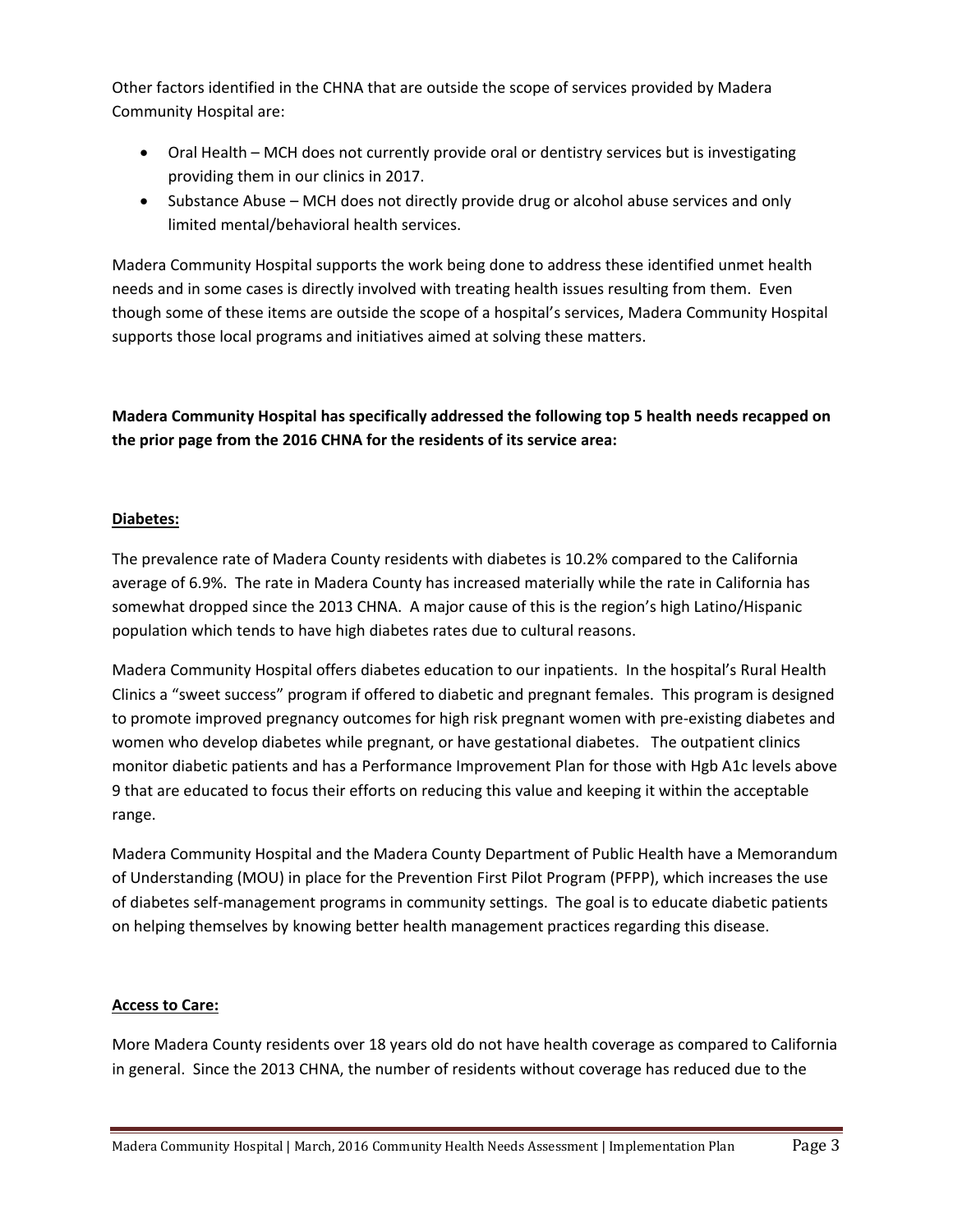expansion of Medi‐Cal eligibility and the individual mandate to purchase coverage (through Covered California) as a result of the Accountable Care Act (ACA).

For those without coverage, access to healthcare is limited. Also, all of Madera County is designated a Health Professional Shortage Area (HPSA), acknowledging that there are fewer providers available to see the county's population of patients.

Madera Community Hospital operates a Level 3–Basic Emergency Department that is open 24 hours per day, every day, for emergency services. Madera Community Hospital has two Rural Health Clinics, located in Madera and Chowchilla, that provide primary and specialty care to residents of western Madera County. With 23 physician specialties offered in the clinics, patients have access to physician‐ level services that are not offered elsewhere locally. Extended hours and weekend hours are available at both locations. Since many doctors in the area do not accept Medi‐Cal patients in their private practices, services to such patients are mainly taken care of through the clinic network, including the hospital's clinics and those operated by Darin M. Camarena Health Centers.

For those patients requiring care that cannot be provided in Madera, arrangements exist where these patients can be transferred safely to a hospital that can treat them. Many patients are transferred to Community Regional Medical Center, the areas trauma‐designated hospital in downtown Fresno, or to Valley Children's Hospital located in Madera County.

Madera Community Hospital operates a Children's Visitor Center on its main campus, a place where patients and visitors can leave their children for short periods while on campus for services. This allows patients to freely schedule services without the burden of finding childcare.

The hospital has arrangements available for interpreting services to those patients where English is not their preferred language and for those that are deaf or hard of hearing. This service allows the patient to communicate with the caregiver about their health issues so that treatment is not delayed.

Madera Community Hospital also has plans to recruit more physicians to the community to add additional choices for local residents or to be in place as older physicians retire from practice. The hospital has created Affiliated Physician Practice, Inc., a medical practice that can directly employ new physicians recruited to the area. Although a lengthy process, the hospital is committed to increasing the number of physicians treating patients in the area served.

The hospital also provides parking and hook-ups for RVs for those families that may want to stay on campus temporarily while a family member is being treated in the hospital.

## **Obesity:**

37% of Madera County adults are overweight vs. 35.8% in California. Both of these have increased slightly from the 2013 CHNA. Cultural disparities (especially in the Latino/Hispanic population) and income levels (Madera County has more residents living under 200% of the FPL than California on average) contribute to obese conditions.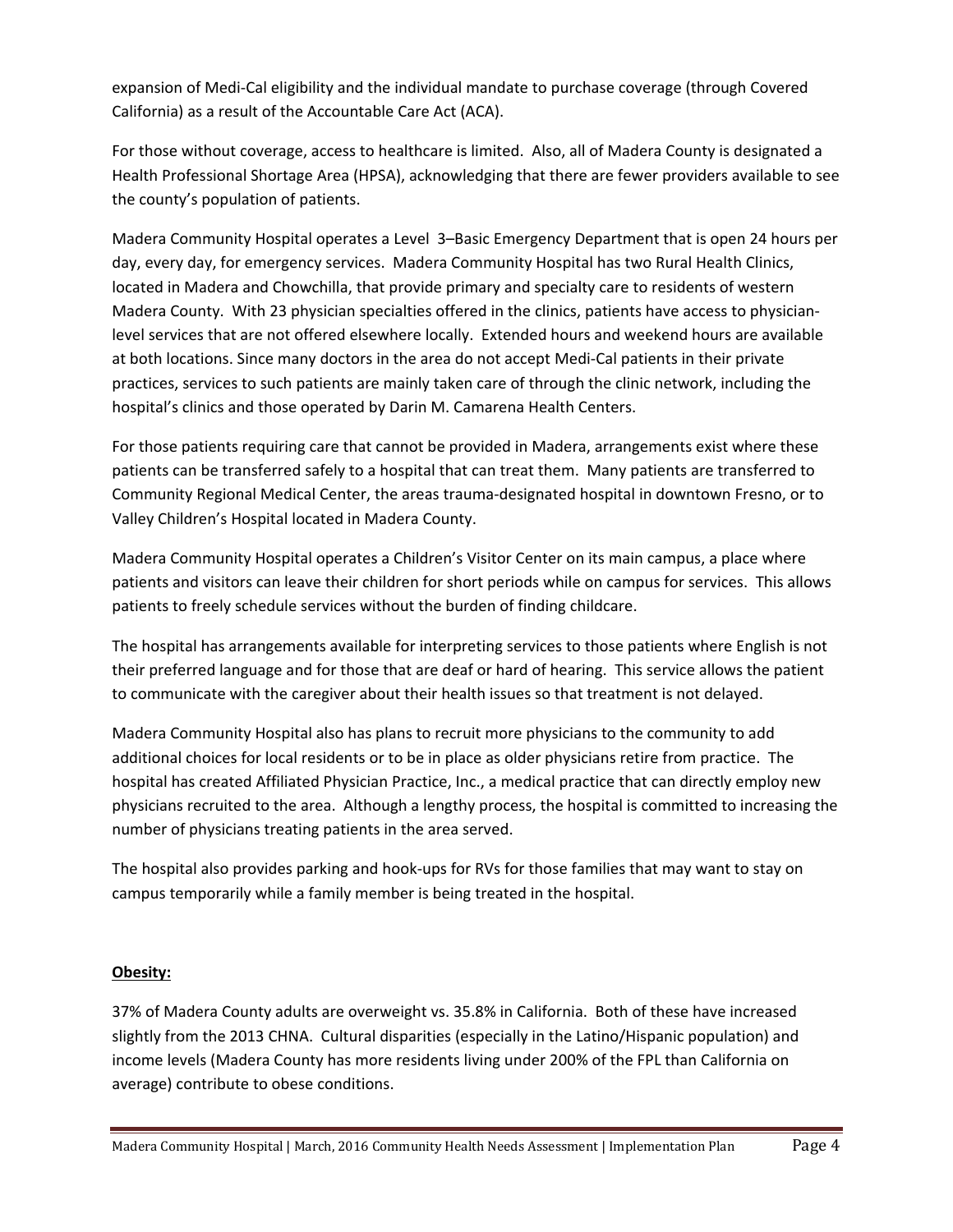MCH, mainly through it outpatient clinics, is offering expanded education and other assistance to patients struggling with obesity. Weight, through the use of the Body Mass Index (BMI), is measured, tracked, assessed and discussed with all patients during visits to our facilities.

The employees of the hospital have access to an annual "biggest loser" contest where the hospital hosts a weight loss program to help employees reduce their weight. The program also has a walking component – encouraging participants to walk 10,000 steps per day.

In the hospital cafeteria, a fit meal, with 500 calories or less, is offered as an alternative to traditional hospital foods. More lower calorie foods items are being introduced in the future to provide alternatives to traditional foods served in a hospital setting. A monthly "lunch and learn" with a dietitian is also held to help expand the understanding of certain dietary approaches to loosing weight. Inpatients have access to a Registered Dietitian for education on diet and obesity. The hospital supports a "Walk with a DOC" program with a local cardiologist that gives the opportunity to communicate and walk with a doctor once a month. They discuss the benefits of walking and weight control and their overall effect on good general health.

Representatives from the hospital's clinics and registered dietician program participate in local health fairs, flea markets and other community gatherings to distribute health-related educational materials. The hospital plans to expand its participation at these events.

## **Breathing Problems / Asthma:**

The prevalence of Madera County resident with asthma is higher than the state average (15.5% vs. 14.1%). Since the 2013 CHNA, the rate of Madera County residents with asthma has increased materially, yet continues to be the lowest of the four counties surveyed. A major contributing factor to this is the poor air quality in the Central Valley, some of the worst in the nation. Cleaning up the air quality will help and is important to MCH as an employer, but is generally beyond the scope of what a hospital can do.

 Madera Community Hospital, through its primary care clinics, has increased efforts to improve asthma outcomes. Patients are evaluated through an asthma assessment tool to measure severity of the disease. Peak air flow tests are performed in order to measure the risks involved with the patient and a treatment plan is made to address their conditions. A Pulmonologist sees patients in the clinics in order to provide physician level services and treatment plan administration.

All asthma and breathing emergencies are handled by the Madera Community Hospital Emergency Department as needed.

The clinics and Emergency Department physicians refer patients to local Pulmonologists for additional tests, bronchoscopy procedures and possibly sleep disorder services. Smoking cessation services are also provided to patients through the services areas of Madera Community Hospital.